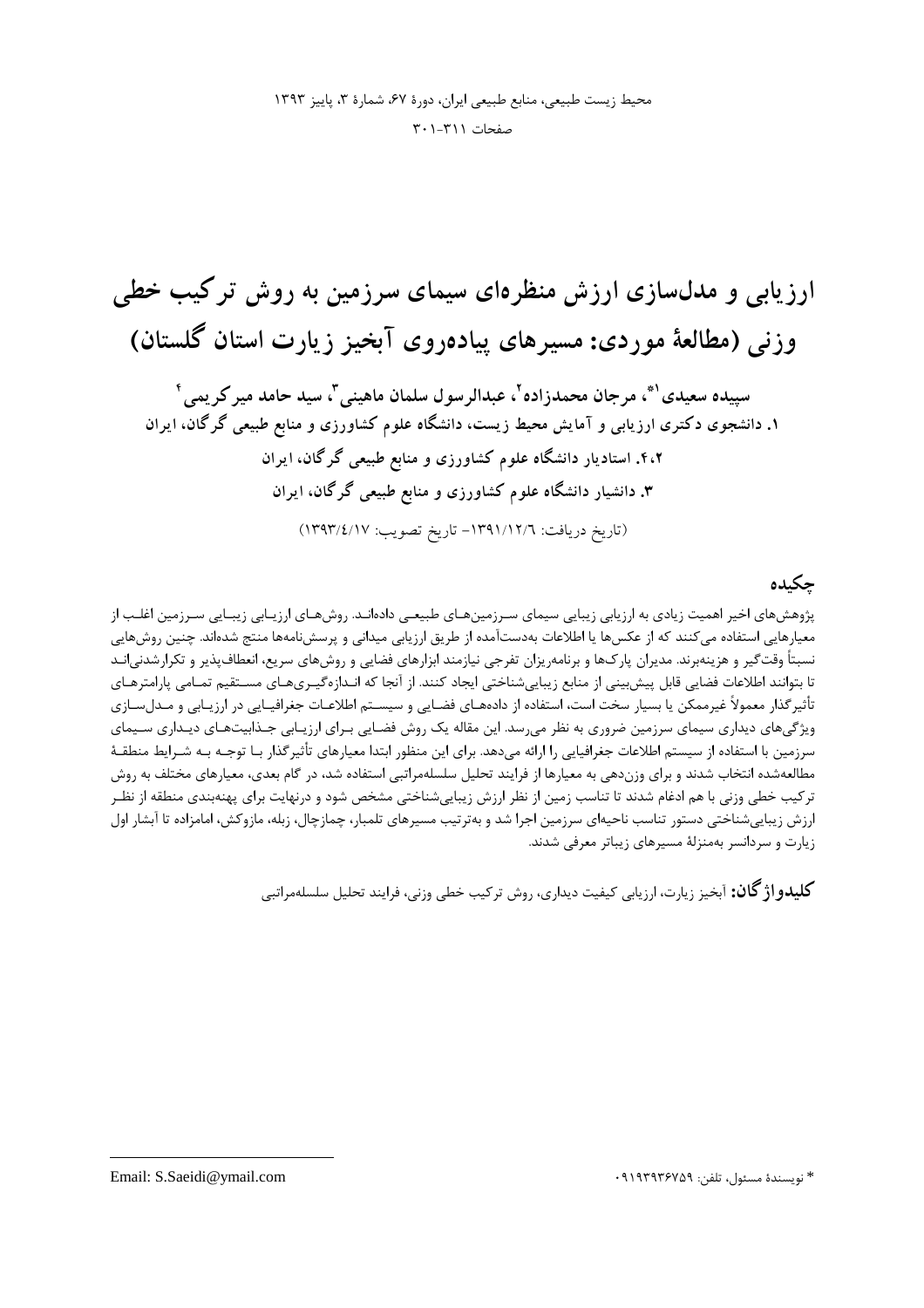مهی توان به این موارد اشاره کرد: ( Golchin & Masnavi, 2005)، درخصوص ارزیبایی کیفیت بصری منظر بوستان کوهستانی فردوسی تهـران بــا تأکیــد بــر رویکرد زیبایی شناختی صوری کار کردند و ویژگی های عمومی منظـر مشـتمل بـر عوامـل فیزیکـی، زیسـتی و انسـاني را بـه روش مـاتريس ارزيـابي مطالعـه كردنـد. (Aminzadeh & Ghoraishi, 2007)، كيفيت بصرى و زیباییشناسی پارک جنگلی سیسنگان را با توجـه بـه ترجیحات زیبایی شناسی استفاده کنندگان بـرمبنـای دو روش ارزیابی بصری (از طریق عکسبرداری) و ارزیـابی شفاهي (يرسش نامـه) سـنجيدند. (Motevalli, 2010)، به تحليل موضــوع كيفيــت زيبــاييشــناختي بــا تــدوين معیارهای سـنجش و ارزیـابی بـرپایـهٔ مفهـوم دیـدهای متوالي در مسـير گردشـگري دارآبـاد تهـران پرداخـت. (Jahani et al., 2011)، پس از تهيهٔ جداول يگـانهـاى محيط زيستي بخش پـاتم، يگـانهـا را از بيشـترين بـه كمترين گوناگوني و تنـوع بـهترتيـب بـهمنزلـهٔ منـاطق ممتـاز، معمـولي و ضـعيف انتخـاب كردنـد، سـپس بـا مطالعات میدانی در میان طبقهٔ اول یا منظر ممتاز، نقـاط خوش منظره و آزیموت هـر كـدام از ایـن منـاطق تهیـه كردنــد. (Khalilnejad & Aminzadeh, 2011)، بــا استفاده از روش تهيهٔ فهرست و توصيف و تحليل بصرى با توجه بـه عوامـل فضـایی، سـاختاری و نظـه۵هنـده، کیفیت بصری پارک میان راهی خــور را ارزیــابی کردنــد. در زمینهٔ ارزیابی عینی ارزشهای زیبـاییشـناختی در خارج از کشور پژوهشهایی انجام شـده اسـت کـه در ادامه به برخی از آنها اشاره میشود: & Bishop) Hulse, 1994). برای تحلیل کیفیت بصری سیمای منظر، طبقهبندیای برمبنای فاصلهٔ بین مشاهدهگر و شيء ارائه كردند. براي بيان تأثير فاصله روى قابليت دید اشـیا در سـیمای سـرزمین محـدودهٔ ویوشـد بـه فواصل تعیـینشـده بـرای پـس;مینـه، میـان;مینـه و پیشزمینه تقسیمبندی و درنهایت ارزش بصری هر منطقه براساس این سـه تقسـیمبنـدی مشـخص شـد. (Chhetri & Arrowsmith, 2003)، نقاط دارای ارزش زیبایی شناختی برای پارک ملی گرامپیان را با استفاده از درون یابی و ساختن لایههـای ویوشـد از معیارهـای تأثیر *گ*ــذار نقشــەســازی کردنــد. (Ayad, 2005)، بــا

#### ١. مقدمه

زیبایی منظر یک عنصر اصلی است کـه در محـیط طبیعی و در زمینهٔ گردشگری و تفرج با آن روبـهرویـیم که نهتنها برای فرد بیننده مفید است، بلکه سهم مهمی در مطلوبیـت کلـی یـک منطقـه نیـز دارد و درنهایـت میتواند با سود اقتصادی برای یک ناحیـه در ارتبـاط باشـد (Clay & Daniel, 2000). ايـن زيبـايي نتيجـهٔ ترکیب خاصی از پدیدهها و ویژگیههای فیزیکی ماننـد توپــوگرافي، الگوهــاي پوشــش گيــاهي، عــوارض آبــي و پوشــش ســاختمانهاســت (Sung et al., 2001). اگـر منظر و کیفیت دیداری آن را معنا کنیم و موقعیت خود را در آن تعیین و فرایند مربوطه را بشناسیم عـالی تـرین درجة زيبـايي تجربـه مـيشـود (Aminzadeh, 2002). یکے از روشهـا اجـرای ایـن کـار از طریــق قابلیــت محاسباتي سامانهٔ اطلاعـات جغرافيـايي، نقشـهسـازي و مدلسازی دادهها حاصـل مـیشـود کـه درواقـع نـوعی ارزیـابی دیـداری عینــی اسـت. دیگــر روشهـای رایـج استفادهشـده تحليـل ويوشـد ٰ، قابليـت ديـد متقابـل و تحلیل نقطهٔ دید در یک سلول برمبنای سامانهٔ اطلاعات جغرافيـايي اسـت (Chhetri & Arrowsmith, 2003). ویوشد به محدوده و مکان یک عارضهٔ زمینی قابـل دیـد از یک نقطهٔ دید خاص در ۳۶۰ درجه اشاره می کند کـه روشی مؤثر برای ارزیـابی جـذابیتهـای دیـداری یـک منظرة خاص است (Arrowsmith, 2001). اين مطالعـه استفادهٔ گسترده از سامانهٔ اطلاعات جغرافیایی را نشـان می دهد. ادغام سامانهٔ اطلاعات جغرافیـایی و روشهـای مدل سازی عامل مبنــا، ابزارهـای حـامی تصـمیم گیــری پیشرفتهتری را برای حـل مسـائل مـدیریتی پیچیـده از قبیل ارزیابی کیفیت زیباییشناختی که تا چندی پـیش يک منبع غيرقابـل سـنجش بـوده فـراهم کـرده اسـت .(Chhetri & Arrowsmith, 2003).

مرور منابع مختلف داخلي نشان مي دهد تا كنون در زمینهٔ ارزیابی کیفیت بصری به روش عینـی (بـه کمـک نـرمافـزار) پژوهشــی انجــام نشــده اســت و چنــین ارزیابیهایی بیشتر برمبنای رهیافت ادراکبی و درک عموم افراد به کمک پرسشنامهها انجام شده است کـه

<sup>1.</sup> Viewshed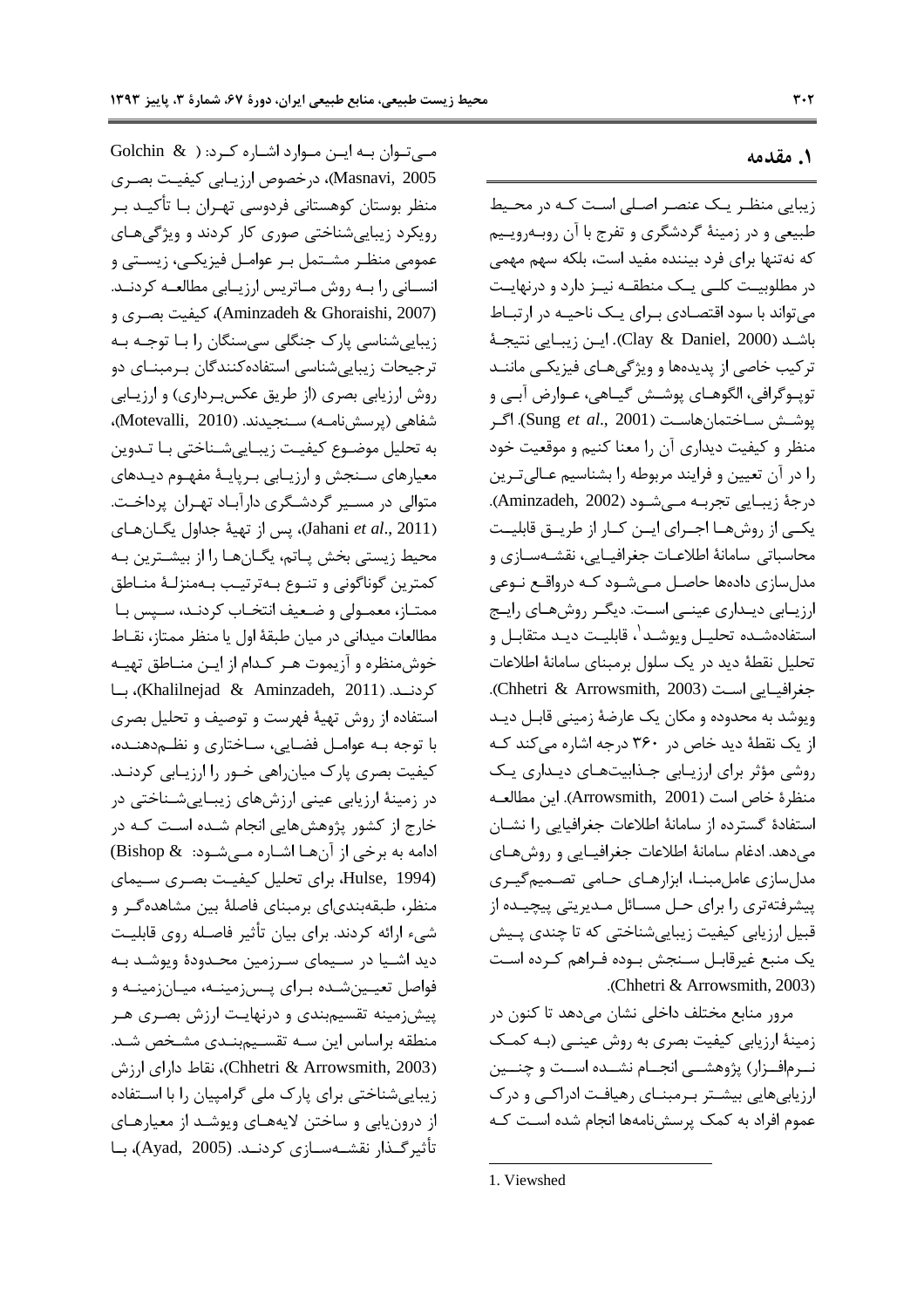اســـتفاده از ســـنجش از دور` و ســـامانهٔ اطلاعـــات جغرافیــایی تغییــرات بصــری ســیمای ســرزمین را در سواحل شـمال غربـي مصـر بـا اسـتفاده از درون يـابي فضایی به روش کریجینگ مدل سازی کـرد. پژوهشهایی از این قبیل منجر به توسعهٔ شـیوههـای هدفمنــد و مــؤثر بــراى ارزيــابى ويژگـــى هــاى زيبايي شناختي شد. توانايي استفاده از مـدل بـهمنزلـهٔ یک ابزار حفاظتی برای پیشبینی و مکان بابی منـاظر زیبا یا حسـاس بـه تخریـب در مسـیرهای پیـادهروی می تواند برای مدیران مفید و یک ابزار مناسب برای مدیریت پایـدار سیسـتمهـای مسـیرهای پیـاده باشـد (Alexandra, 2011). از این رو حوضهٔ زیارت به دلیل داشتن مسیرهای پیاده با منـاظر برجسـته، متفـاوت و متنوع بررسی شد. هدف این پژوهش، ایجاد یک مـدل فضـایی سـاده و قابـل اطمینــان اسـت کــه بتوانــد جذابیتهای دیداری در طول مسیرهای پیادهروی آبخیـز زیـارت را پـیشبینــی کنـد تـا از ایـن طریـق بازدیدکننـدگان بتواننـد بـا انتخـاب مسـیرهای دارای ارزش زیباییشناختی بالاتر در تفرج از لـذت بیشـتری برخوردار شوند. نتايج اين پـژوهش نيـز مـيتوانـد بـه مسئولان در جهت حفظ، تقويت و بهبود منـاظر داراي ارزش زیبایی شناختی پاری رساند.

## ٢. مواد و روشها

## ١.٢. معرفي منطقة مطالعهشده

در این پژوهش مسیرهای پیادهروی آبخیز زیـارت کـه یکی از مناطق تفرجی استان گلستان و از زیر حوضههـای مهم رودخانهٔ قـرەســو در جنــوب گرگــان اسـت بــراي ارزیابی کیفیت دیداری بررسی شد. آبخیز زیارت با ۶ زیرحوضه و مساحتی حدود ۹۷۸۰ هکتار در محـدودهٔ جغرافیایی ّ۵۵ ٔ ۲۳ ۴۵ تا ۳۱ ۵۴ ۴۴ طول شـرقی و "۳۶° ۳۶ تا "۱۱ '۴۶° ۴۶ عـرض شـمالي قـرار گرفتـهاسـت (شـكل ۱). از آبـادىهـاى داخـل حوضـه می توان به روستای زیارت اشاره کرد که در ١٣ کیلومتری جنوب شهر گرگان و در ارتفاع ۹۵۰ متری واقع شده است. ارتفـاع متوسـط حوضـه ١٧٠٨ متـر،

بیشترین ارتفاع در زیرحوضهٔ تولبنه بــا ۳۸۰۶ متـر و كمترين ارتفاع، ۵۵۰ متر در ايستگاه هيدرومترى ناهارخوران واقع شده است و شیب متوسط این حوضه حدود ۴۱/۵ درصد است.



شكل۱. موقعيت آبخيز زيارت

۲.۲. روش کار

روش کار در ۷ مرحله به صورت جزئـی بـه شـرح زيـر بــراي ارزيـــابي كيفيــت ديــداري منظــر مســيرهاي پیادهروی این حوضهٔ آبخیز بیان مےشود ( Eastman :(et al., 1995)

- شناسایی معیارهای مؤثر بر ارزش زیباییشناختی سيماي سرزمين منطقهٔ مطالعهشده؛ - تهيهٔ نقشهٔ معيارها و محدوديتها؛ - استانداردسازی معیارها و محدودیتها؛ - وزندهي به معيارها به روش فرايند تحليل سلسلەمراتبى (AHP) '؛
- ادغام معيارها و محدوديتها بـه روش تركيب خطــي وزندار (WLC)<sup>۳</sup> بــراي ارزيـــابي ارزش زيبايى شناختى منطقه؛

3. Weighted Linear Combination

<sup>1.</sup> Remote Sensing

<sup>2.</sup> Analytical Hierarchy Process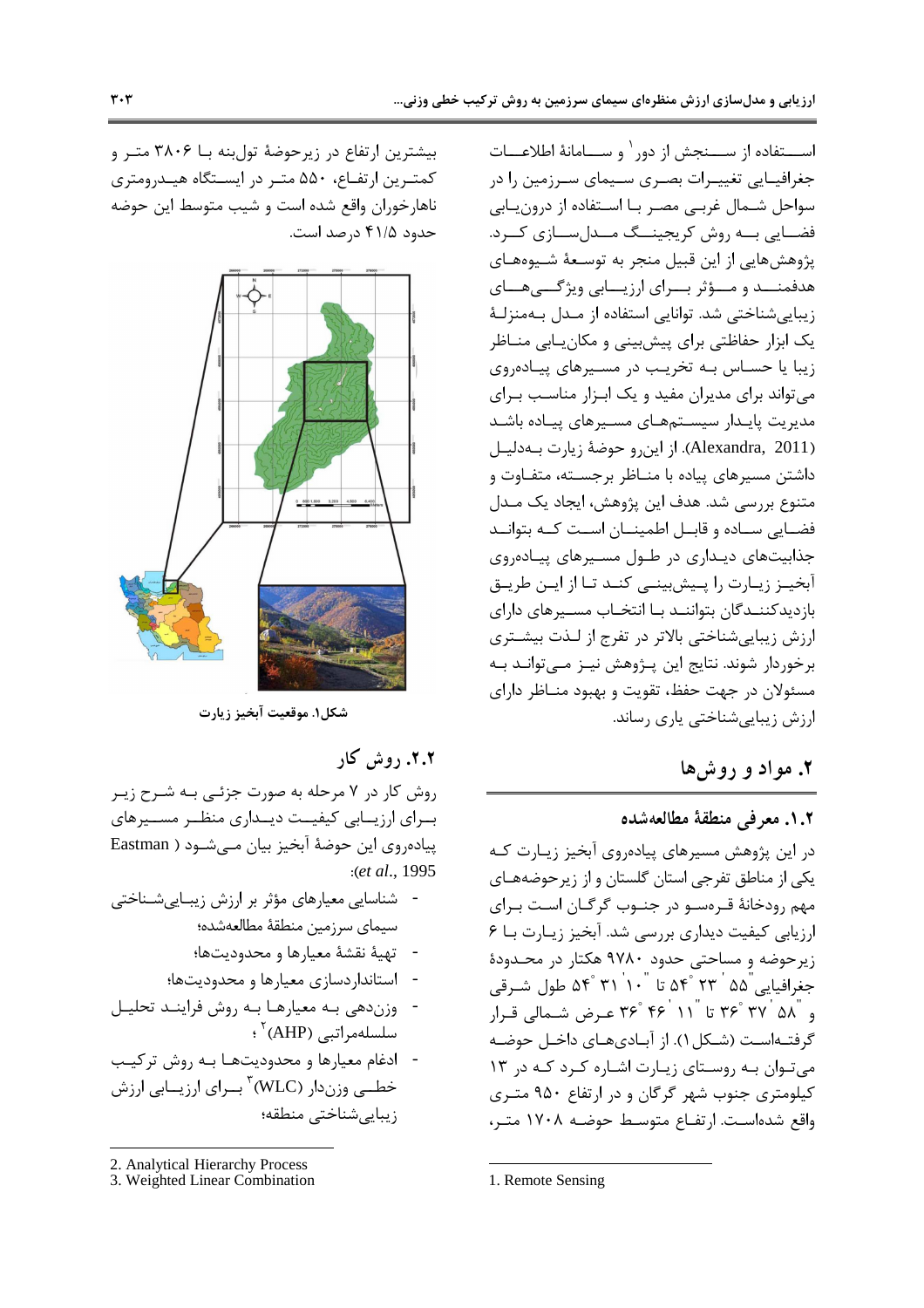رودخانه از مسیرهای دسترسی، قابلیت دید نقاط پرتنــوع و دو محــدوديت وجــود عــوارض انســان ســاخت (منــاطق مسکونی و جادهٔ آسفالته) بـرای مکـانِیـابی منـاطق دارای ارزش زيبسايي شسناختي بسا مسرور منسابع مختلسف Arrowsmith, 2001; Chhetri & Arrowsmith, 2003) و Ayad, 2005) و نظــر كارشناســي ۵ نفــر از اســتادان دانشگاه علوم کشاورزی و منـابع طبیعـی گرگـان انتخـاب شدند.

٢.٢.٢. تهية نقشههاي فاكتور و محدوديت

● تيپ يوشش گياهي نقشهٔ تیپ پوشش گیاهی منطقه از سازمان جنگلها و مراتع استان گلستان در مقیـاس ۱/۲۵۰۰۰ و بـا پـنج طبقه به شرح زير تهيه شد (جدول ۱).

در این مدل هشت فـاکتور تیـپ پوشـش گیـاهی، تـراکم پوشش گیاهی، تنوع تراکم پوشش گیاهی، اکوتون پوشش گياهي، قابليت ديد آبشار، قابليـت ديـد قلـه، قابليـت ديـد

جدول١. طبقهبندي تيپ پوشش گياهي حوضهٔ آبخيز زيارت

| طىقە         | تيپ پوشش گياهي (لاتين)                            | تیپ پوشش گیاهی (فارسی) | درصد تاج پوشش    |
|--------------|---------------------------------------------------|------------------------|------------------|
|              | Carpinus Betulus                                  | ممر ز                  | >Y∆              |
|              | Querqus Castenifolia - Carpinus<br><b>Betulus</b> | بلند مازو۔ ممرز        | $>\!\!v\!\Delta$ |
| $\checkmark$ | Carpinus Betulus - Carpinus Orientalis            | ممرز۔ لور (ممرز شرقی)  | 0− ۱۶ ۲۶         |
| ۴            | No Forest                                         | بدون درخت              | ٠                |
| ۵            | Juniperus Exelsa                                  | ار س                   | ۰۸– ۲۶           |

استفاده از دستور الگو "، NDC <sup>۴</sup> با فیلتر ۳×۳، را تهیــه كرده تا پيكسلهايي كه حداقل سه طبقـهٔ متفـاوت از تراکم پوشش گیاهی دارند جـدا شـوند و نقشـهٔ تنـوع تراکم یوشش گیاهی به دست آید.

# • اکو تون يوشش گياهي لايهٔ اکوتون پوشش گياهي با استفاده از مــاژول الگــو و انتخاب دستو, CVN <sup>۵</sup> همراه بـا فيلتـر ۵×۵ از نقشـهٔ تيــب يوشــش گيــاهي تهيــه شــد. ســيس نقشــهٔ بهدستآمده ,ا طبقهبندی مجدد کـرده و بـه منـاطقی که اکوتون پوشش گیاهی دارند ارزش یک و بـه سـایر منـــاطق ارزش صـــفر داده شـــد. درنهايــت از نقشـــهٔ

- 3. Pattern
- 4. Number of Different Classes
- 5. Central Versus Neighbor (مركز در مقابل همسايه)

• تراکم پوشش گیاهی لایه NDVI <sup>۲</sup> بهمنزلهٔ شاخصی از تراکم پوشش گیاهی در نرمافزار ایدریسی تهیه شد. این شاخص با استفاده از رابطهٔ ۱ قابل تخمین است.

$$
NDVI = \frac{IR - R}{IR + R}
$$
 (1)

برای تهیهٔ نقشه تنوع تراکم پوشش گیـاهی ابتـدا بـا توجه به شکستگیهای موجـود در هیسـتوگرام نقشـهٔ NDVI، این نقشه بـا اسـتفاده از دسـتور طبقـهبنـدی مجدد در نرمافزار ایدریسی در ۶ طبقـه، طبقـهبنـدی شـد. سـيس از نقشـهٔ NDVI طبقــهبنــدي شــده، بــا

2. Normalized Difference Vegetation Index

<sup>1.</sup> Zonal Land Suitability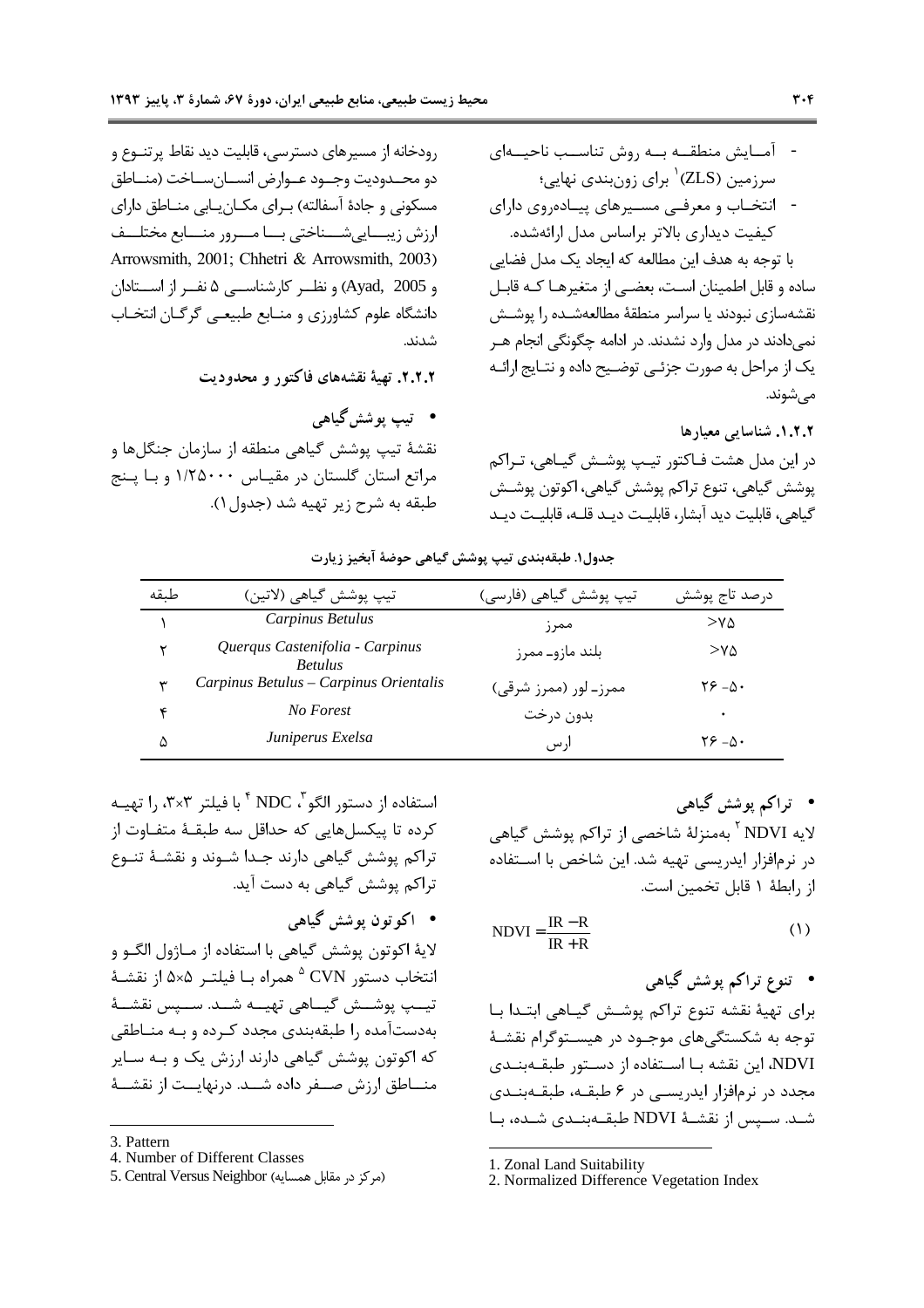طبقهبندی شدهٔ مجدد، بافر ۳۰ متـری تهیـه شـد (در مطالعات مختلف اعداد متفاوتاند، ولي در اين پژوهش با توجه به اندازهٔ پیکسل نقشهها که ۳۰ متری است بافر ۳۰ متری یعنی به اندازهٔ یک پیکسـل نقشـهٔ پایـه در نظر گرفته شد).

• قابليت ديد نقاط پرتنوع

برای شناسایی و تعیین موقعیت مکـانی نقـاط پـرتنـوع ابتدا از روى نقشــهٔ Dem منطقــه، نقشــهٔ شــكل زمــين استخراج سپس با استفاده از دستور فیلتر از نقشهٔ شکل زمین، فیلتر مد ۳×۳ تهیه شد، تا بـزرگتـرین تنـوع در هر پنجره به آن پنجره اطـلاق شـود. در ادامـه از نقشـهٔ فیلترشدهٔ بهدستآمده، NDC7×7 تهیه شد و درنهایت طبقهٔ آخر این نقشه که نشاندهندهٔ متنوع ترین نقـاط موجود در منطقهٔ مطالعهشده است، با استفاده از دستور طبقهبندی مجدد جدا شد. از آنجـا کـه هـدف پـژوهش مورد نظر تعیین کیفیت دیداری سیمای سـرزمینهـای موجود در منطقهٔ مطالعهشده است، بنابراین ایـن نقـاط متنوع باید توسط بازدیدکننده قابل دید باشـد از ایـنرو نقشهٔ قابلیت دید با استفاه از دستور ویوشد در محـدودهٔ سه کیلومتری در نرمافزار ایدریسی تهیه شد تا منـاطقی كه به اين نقاط ديد ندارند حذف شوند.

• قابلیت دید آیشار

برای تعیین قابلیت دید آبشارها بهمنزلـهٔ یـک عارضـهٔ طبیعی تأثیرگذار در جاذبهٔ دیـداری پـس از مشـخص كردن موقعيت مكـاني آبشـارها بـه كمـك نـرمافـزار Google Earth و وارد كسردن آن هسا در محسيط ایدریسی، دستور ویوشد در محدودهٔ جستوجوی۲۰۰ متری اجرا شد تا مناطقی که به این نقاط دیـد ندارنـد حذف شوند. با توجه به مطالعات میدانی و از آنجـا کـه آبشارهای این منطقه معمولاً درون درمها قـرار دارنـد، در فصل بهار و تابستان بـا توجـه بـه پوشـش گيـاهي موجود در منطقهٔ آبشارها از فاصلهٔ حدود ۱۰۰ متـری قابل رؤیتاند ولی در فصل پاییز و زمستان قابلیت دید تا ۵۰۰ متر هم می رسد. با توجه به این مـوارد در ایـن پــژوهش ميــانگيني از ايــن فواصــل در نظــر گرفتــه و محدودهٔ جستوجو تا ۲۰۰ متر تعیین شد.

● قابليت ديد قله

براي تهيهٔ نقشهٔ قابليت ديد قلهها، پس از جـدا كـردن طبقهٔ قله از روی نقشهٔ شکل زمین، دستور ویوشـد در محـدودهٔ جسـتوجـوی ۱۰ کیلـومتری اجـرا شـد تـا ييكسلهايي كه از آنجا قابليت ديد قلل مختلف وجـود ندارد، حذف شوند، زیرا فرض بر این است کـه چشـم انسان در هوای صاف (بدون ابر، مـه و گـرد و غبــار) و بـدون مـانع قابليـت ديـد قلــهـا را در محــدودۀ١٠ کیلومتری دارد (Porteous, 1996).

• قابلیت دید رودخانه از مسیرهای دسترسی

برای تهیهٔ نقشهٔ رودخانــه، بــا اســتفاده از دســتور روانــاب <sup>۱</sup> آبراهههای موجود در حوضهٔ آبخیز شناسایی شد، سپس بـا توجه به اینکه اگر سلولی بیشتر از ۲۰۰ سلول اطـراف، آب دريافـــت كنـــد آن ســـلول بســـتر رودخانـــه اســـت (SalmanMahini, 2011)، نقشــهٔ روانــاب را طبقــهبنــدى مجدد كرده تا بستر رودخانــه مشــخص شــود. البتــه عــدد ذكرشده در منـاطق مختلـف بـا توجـه بـه اقلـيم منطقـه متفـاوت اسـت و در منـاطق خشـک تـا ۴۰۰ سـلول هـم میرسد (SalmanMahini, 2011)، سپس از رودخانه بـافر ۳۰۰ متری تهیه شد و با اجرای دستور cross-tab نقشـهٔ حاصل با نقشهٔ مسیرهای دسترسی روی هم انداخته شـد و با استفاده از دستور طبقهبندی مجدد طبقهٔ مشترک جـدا شد تا از این طریق مسیرهای دسترسی که در حـد فاصـل ۳۰۰ متـری رودخانـههـا هسـتند و از آنجـا قابليـت ديـد رودخانه وجود دارد، مشخص شوند.

• محدودتها

منــاطق مســكوني و جــادهٔ آســفالته: انـواع عــوارض انســان ســاخت موجــود در منطقــه شــامل ســاختمان هــا و مناطق مسكوني، جادة آسفالته و سدهاست. بـا توجـه بـه نظر کارشناسان و مطالعات میدانی انجـامشـده در منطقـه، مناطق مسکونی و جاده بیشترین تـأثیر منفــی را بــر ارزش زیبایی شـناختی منظـر موجـود در مسـیرهای پیـادهروی داشتند، از این و بهمنزلهٔ محدودیت در نظر گرفتـه شـدند. نقشـهٔ منــاطق مســکونی و جــادههــا بــه کمــک دســتور طبقەبندى مجدد و جدا كردن دو طبقه منــاطق مســكونى و جادهها از روی نقشهٔ کاربری اراضی تهیه شدند.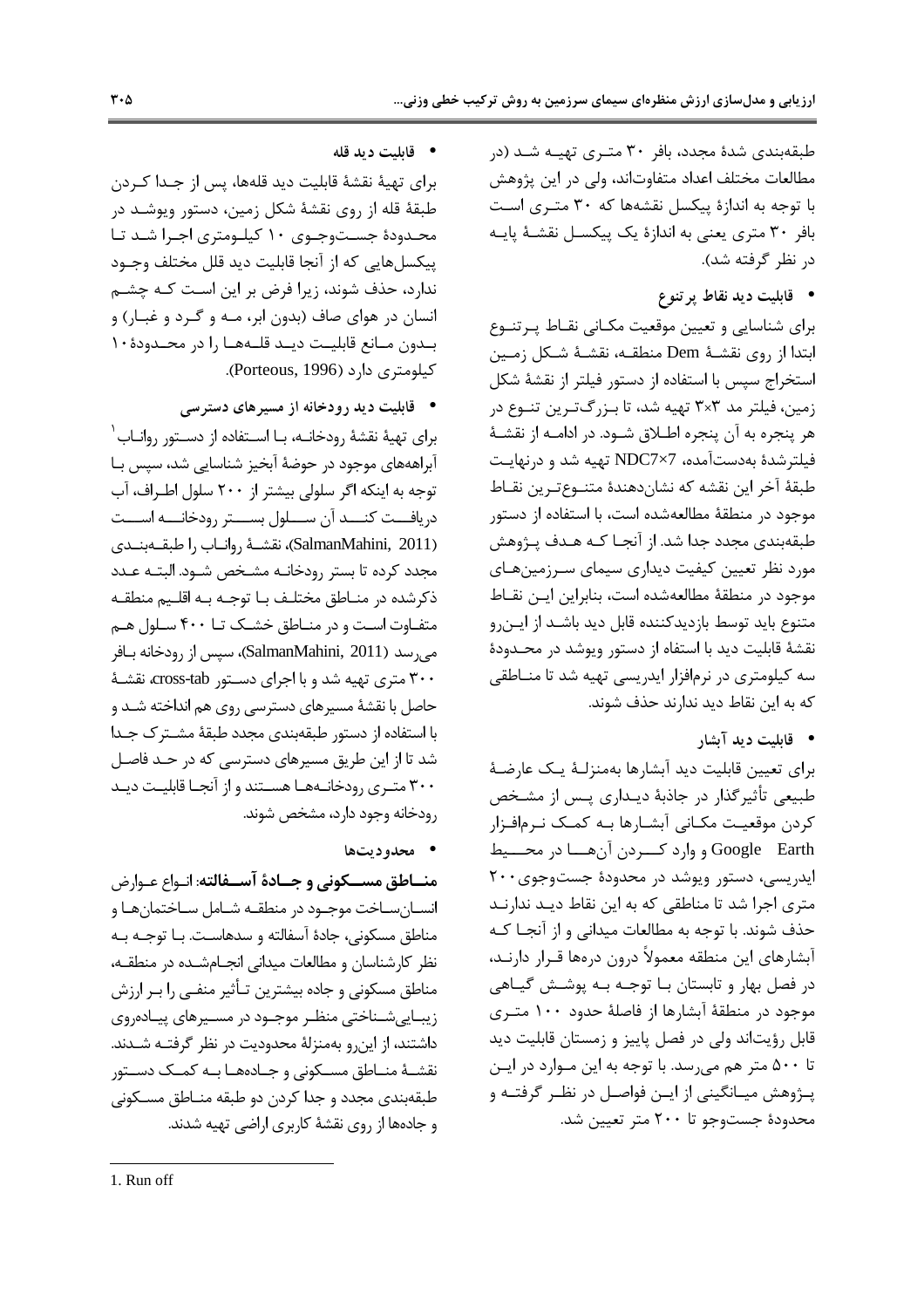داد. با توجه به هدف این مطالعـه کـه تعیـین کیفیـت دیداری سیمای مناظر موجود در منطقه است، وسـعت میـدان دیـد نسـبت بـه تنـوع اهمیـت بیشـتری دارد بنابراین طبقهٔ ۵ نسبت به طبقهٔ ۲ رتبهٔ بهتری را به خود اختصاص داد و طبقهٔ ۲ نیز در مقایسه با طبقهٔ ۱ با توجه به یکسان بودن درصد تاج پوشـش، بـه علـت تنوع بیشتر رتبه بهتری گرفت.

خطی افزایشی در محدودهٔ ۲۵۵-۰ فـازی شـد. هـر

پیکسلی که تنوع بیشتری داشت ارزش بالاتری گرفت

نراکم یوشش گیاهی

شکل۲. تابع استفادهشده برای استانداردسازی نقشهٔ تراکم پوشش گیاهی

سایر عوامل مؤثر مطابق جـدول۳ بـا اسـتفاده از تـابع

.(SalmanMahini, 2011)

● فازىسازى ساير عوامل مؤثر

تعریفشده توسط کاربر فازی شدند.

۲.۲.۲. فازیسازی فاکتو رها • فازی سازی تیپ پوشش گیاهی برای فازی کردن نقشهٔ تیپ یوشش گیـاهی، براسـاس جدول ۲ با استفاده از دسـتور Edit - Assign، طبقـات مختلف رتبهدهي شدند. طبقهٔ ۳ به دليـل تنـوع تيـب پوشش گیاهی و درصد تاج پوشش مناسب رتبهٔ ۱ (درصد بسيار بالاي ديد سـبب محـدود شـدن ميـدان ديد مي شود) و طبقهٔ ۴ رتبهٔ ۵ را بـه خـود اختصـاص

جدول۲. رتبهبندی تیپ پوشش گیاهی

| طىقە | تيپ پوشش گياهي (لاتين)                  | تیپ پوشش گیاهی (فارسی) | درصد تاج پوشش           | ر تبه |
|------|-----------------------------------------|------------------------|-------------------------|-------|
|      | Carpinus Betulus                        | ممر ز                  | $>$ Y $\Delta\%$        |       |
|      | Querqus Castenifolia - Carpinus Betulus | بلند مازو- ممرز        | $>$ Y $\Delta\%$        | ۳     |
|      | Carpinus Betulus – Carpinus Orientalis  | ممرز – لور (ممرز شرقی) | $Y^2 - \Delta \cdot \%$ |       |
|      | No Forest                               | بدون درخت              |                         | Δ     |
| ۵    | Juniperus Exelsa                        | ار س                   | $52 - 0.96$             |       |

بعد از انجام مراحـل بـالا نقشـهٔ بـهدسـتآمـده از مرحلهٔ قبل با استفاده از تابع خطی کاهشـی (طبقـهٔ ۱ بالاترين ارزش و طبقهٔ ۵ كمتـرين ارزش) در محـدودهٔ ۲۵۵–۰ فازی شد.

• فازىسازى نقشهٔ تراكم پوشش گياهى

نقشهٔ تراکم پوشش گیاهی بـا اسـتفاده از تـابع خطـی متقارن، فازي شد (شـكل۲). مطـابق نمــودار، افــزايش تراکم پوشش گیاهی تا یک آسـتانهای سـبب افـزایش ارزش زیباییشـناختی سـیمای سـرزمین مـیشـود و سیس در یک محـدودۂ خـاص ثابـت مـی،مانـد، ولـی افزایش پوشش گیاهی پس از گـذر از حـد آسـتانه بـه علت محدودیتی که در میدان دیـد ایجـاد مـیکنـد از ارزش زیبایی شناختی منظر می کاهد.

• فازیسازی نقشهٔ تنوع تراکم پوشش گیاهی نقشهٔ تنوع تراکم یوشــش گیــاهی بــا اســتفاده از تــابع

|                                 |                | .                              |      |                      |             |
|---------------------------------|----------------|--------------------------------|------|----------------------|-------------|
| دسترسی به رودخانه از<br>مسير ها | قابلىت دىد قلە | نقاط پرتنوع ۃ قابلیت دید آبشار |      | اكوتون پوشش<br>گیاهی | فاكتور      |
| ۲۰۰                             | ٢٠٠            | ۲.۰                            | ۲۵۵. | ۲۵۵.                 | امتياز فازى |

|  |  |  | جدول۳. امتیاز فازی اختصاص یافته به سایر معیارها |  |  |  |
|--|--|--|-------------------------------------------------|--|--|--|
|--|--|--|-------------------------------------------------|--|--|--|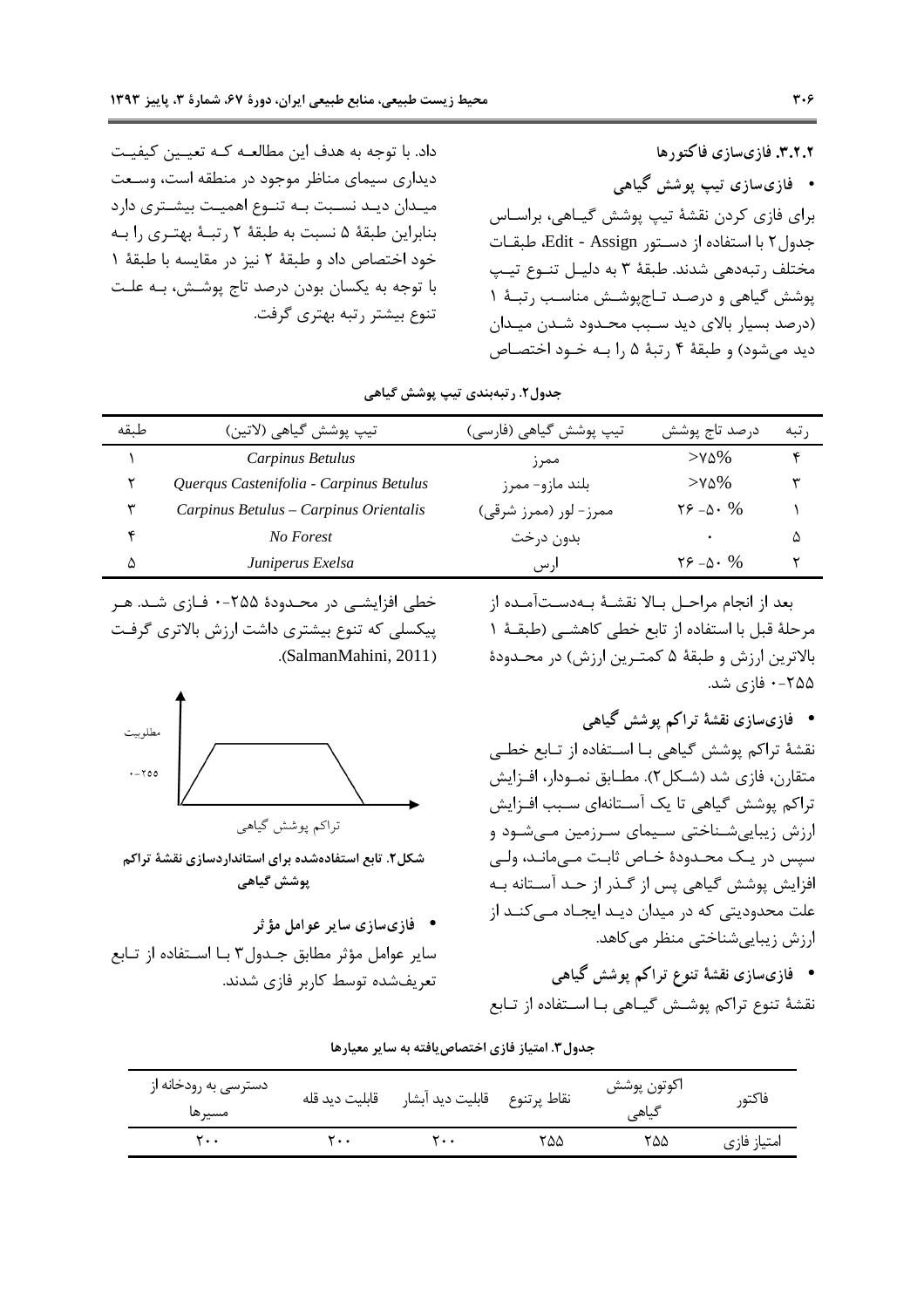۴.۲.۲. وزندهی به فاکتورها بـرای وزندهــی بــه پارامترهــا از روش مقایســات زوجــی (AHP) استفاده شد. برای این منظور ابتدا پرسـشiامـهای تدوین و بین ۵ نفر از استادان دانشـگاه علـوم کشـاورزی و منابع طبیعی گرگان بـرای وزن‹هـی بـه عوامـل مختلـف توزيع شد. AHP سه مرحلـهٔ كلـى دارد: مـاتريس مقايسـهٔ زوجي، وزندهي به معيارها و تخمين نـرخ سـازگاري. نـرخ سازگاری، سازوکاری است که بیان مـیدارد تـا چـه انـدازه مے توان بے اولویت های حاصل شده اعتمـاد کـرد (Mohamadi & Zangi abadi, 2009). ميزان ضريب ناسازگاری اغلب تا ۱ درصد قابل قبول است و اگـر ضـریب بالاتر از ١ درصد باشد نیازمند تجدیـدنظر در داوری است .(Ryngnga, 2008)

۵.۲.۲. ادغام فاكتورها و محدوديتها به روش تركيب خطي وزني

رايج ترين شيوه براى ادغام معيارهـا بـراى تحليـل تناسـب زمین، روش ترکیب خطی وزندار است. ایـن رویکـرد بـه وســــيلهٔ Eastman در ســــال ۱۹۹۵ توســــعه يافـــت (SalmanMahini, 2011). در این رویکرد اطلاعات زمینی تبدیل به مجموعههایی از فاکتورهـای مربــوط بــه منطقــهٔ مطالعهشـده مـي شـود. ايـن فاكتورهـا پـس از وزندهـي، ترکیب میشوند و در ادامه با روی همگذاری و جمعبندی، نقشهٔ تناسب کاربری مورد نظر به دست می آید.

۶.۲.۲ پهنهبندی منطقه به روش مطلوبیت ناحیهای سرزمین

در ایــن مطالعــه، پهنـــهبنــدی منطقــه از نظــر ارزش زيبايي شناختي با استفاده از روش ZLS انجام مي شود، ZLS مخفـف كلمــة Zonal Land Suitability بــه معنای مطلوبیت ناحیـهای سـرزمین اسـت. ایـن روش یک روش غیرپیکسلی، ناحیهای و پلیگونی است کـه از قابلیت ماکرو یا همان Site Select استفاده می کنـد و سه پیشفرض دارد:

- همیشه استفاده از سرزمین باید برمبنـای چنـد هدف باشد.
- میان پیکسلهای هر نقشه بهترین را بـرای هـر کا<sub>ر</sub>بری انتخاب مے کند. - بـرای هـر کـاربری ارجـحتـرین منطقـه را انتخـاب مے کند.

برای اجرای این دستور ابتدا فایل ماکرو با پسوند iml ایجاد و سپس در نرمافزار ایدریسـی از منــوی file دســتور ماکرو اجرا شـود. در ایـن مرحلـه در قسـمت parameters كاربر بايد چهار فـاكتور مـاكرو شـامل اسـم فايـل ورودى، حداقل آستانه مطلوبيت، حداقل اندازهٔ مكـان و اســم فايـل SalmanMahini & Kamyab, ) خروجے را وارد کنـد 2010). پس از وارد کردن موارد فوق و اجـرای دســتور، دو جدول و تصویر دو نقشه نمایش داده مـیشــود، نقشــهٔ اول هر مکان را با یک ID منحصـر بـه فـرد نشـان مــی،دهـد و دومی مکانها را با استفاده از امتیـازات مطلوبیـت پیوسـته اصلي نشان مي دهد. نقشهٔ اول به صـورت خودكـار توسـط ماكرويي با نــام SITEID مشـخص مــىشــود. ايــن نقشــه بهمنزلة فايل تعريـفكننـدة عارضـه بـراي اسـتخراج آمـار مکانها استفاده میشود. نام نقشـهٔ دوم توسـط کـاربر و در زمان اجـراي مـاكرو تعيـين مـيشـود. از دو جـدولي كـه دادههای آماری مربوط به هر SITEID را نشان مـیدهنـد يک جـدول شـامل ميـانگين امتيـاز مطلوبيـت، محـدودهٔ امتيازهـا و انحـراف معيــار امتيازهاســت و جــدول ديگــر نشان.دهندهٔ مساحت هر مکان برحسب هکتار است.

۰٫۲.۲ انتخاب و معرفی مسیرهای پیادهروی برتر يس از تهية نقشة ZLS، نقشه بهدستآمده با استفاده از دستور cross-tab در نـرمافـزار ايدريســي بـا نقشــهٔ مسیرهای پیادهروی موجـود در منطقـهٔ مطالعـهشـده روی همگذاری مهشود و مسیرهایی کـه بیشـترین همپوشانی را با نقشهٔ ZLS دارند، جدا می شوند.

# ۳. نتايج

همان طور که در قسمتهای قبل بیان شد در گامهای اول تا دوم ابتـدا معيارهـا و محـدوديتهـاي مـؤثر بـر ارزش زيبايي شناختي منطقهٔ مطالعه شده شناسـايي و نقشهسازی شدند و پس از فازی کردن نقشهها در گـام سوم، جهت وزندهي بـه پارامترهـا در گـام چهـارم از روش مقايسات زوجي (AHP) استفاده شـد. جـدول۴ وزن هـر يـك از معيارهـا را نشـان مـىدهـد. وزنهـا نشـاندهنـدهٔ اهمیـت نسـبی هـر یـک از معیارهـا در مقایســه بــا ارزش کلــی آنهــا در ســیمای ســرزمین  $\lambda$ :  $\lambda$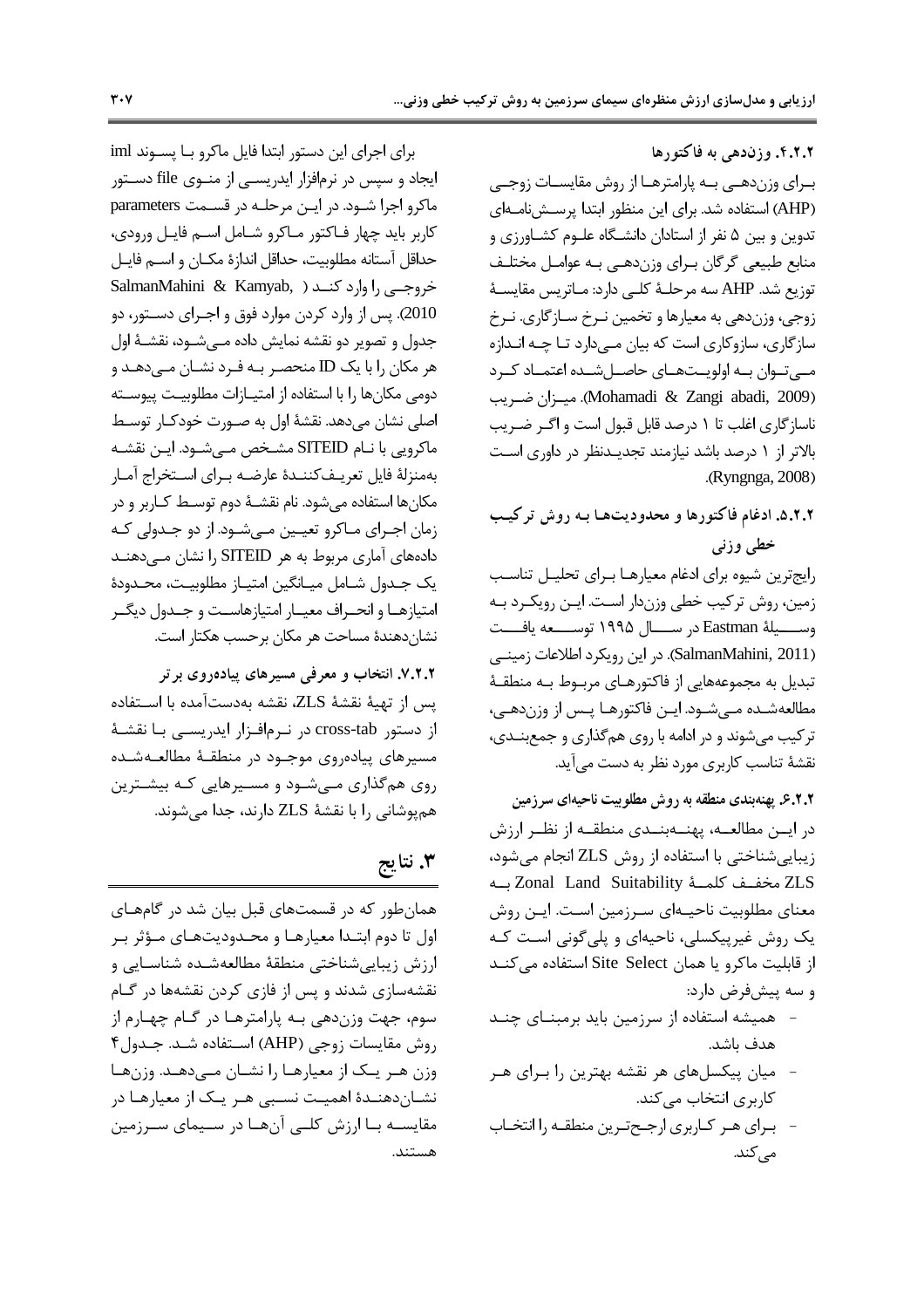| وزن AHP                                    | متغير                  |
|--------------------------------------------|------------------------|
| $\cdot$ /۳۱۴                               | نقاط پرتنوع            |
| .7799                                      | قابليت ديد آبشار       |
| .1108                                      | اكوتون پوشش گياهي      |
| .7117                                      | قابليت ديد قله         |
| $\cdot/\cdot$ $\vee$ 9 $\uparrow$          | دسترسی به آب از مسیرها |
| $\cdot/\cdot \vartriangle \cdot \vartheta$ | تيپ پوشش گياهي         |
| ۰/۰۳۹۵                                     | تنوع تراكم پوشش گياهي  |
| $\cdot$ / $\cdot$ $\uparrow$ $\uparrow$    | تراكم پوشش گياهي       |
| $\cdot/\cdot$ ۴                            | ضريب ناسازگاري         |

جدول۴. وزنهای بهدستآمده از ماتریس مقایسات زوجی

فاکتورهای مؤثر بر مدلسازی ارزش زیباییشناختی سیمای سرزمین

در پژوهش انجامشده نرخ ناسازگاری ۰/۰۴ درصد محاسبه شد که چون کمتر از ۱ درصد است، وزن دهی صحیح است و تجدیدنظر در داوری لازم نیست.

در گام بعدی بهمنظور ارزیابی تـوان منطقـه بـرای مکـان یـابی منـاطق دارای ارزش زیبـاییشـناختی بـا به کارگیری روش ترکیب خطبی وزندار، عمـل تلفیـق نقشههای استاندار دشده شامل عاملها، لایههای محدوديت و وزنهاى متنـاظر آنهـا در محـيط GIS انجام شد. شكل۳ نقشهٔ ارزش زیبایی شـناختی منطقـه که در محدودهٔ ۲۵۵-۰ بسط داده شده است ۱٫ نشـان می دهـد. بـا افـزایش ارزش در نقـاط، مطلوبیـت ایـن مناطق از نظر ارزش زیباییشناختی و کیفیت دیـداری افزایش مے یابد.

همان طور که در گام ششم گفته شد برای پهنــهبنــدی منــاطق داراي ارزش زيبــايي شــناختي در منطقــه دســتور ZLS اجرا شد. در این پـژوهش آسـتانهٔ مطلوبیـت ۱۵۰ و حـداقل انـدازهٔ مکـان یـک هکتـار در نظـر گرفتـه شـد و مناطقی که ارزش ۱۵۰ بـه بـالا و مسـاحت بـیش از یـک هکتار داشتند، جدا شدند. شکل۴ تمام منــاطقی کــه ارزش بیش از ۱۵۰ دارند را نشان میدهـد. بـا افـزایش ارزش در محدودهٔ ۲۵۵-۰ ارزش زیباییشناختی افزایش می یابد.

در گــام آخــر يــس از تهيــهٔ نقشــه ZLS، نقشــه بهدستآمده با نقشهٔ کلیهٔ مسیرهای پیـادهروی موجـود در منطقهٔ مطالعهشده روی هم گذاری شد (شکل۵)، در نتیجه مسیرهایی که بیشترین هـمپوشـانی را بـا نقشـهٔ ZLS داشتند بهمنزلهٔ مسیرهای برتر مجزا شدند.



شكل٣. نقشهٔ كيفيت ديداري حوضهٔ آبخيز زيارت



شکل۴. نقشهٔ تناسب ناحیهای ارزش زیباییشناختی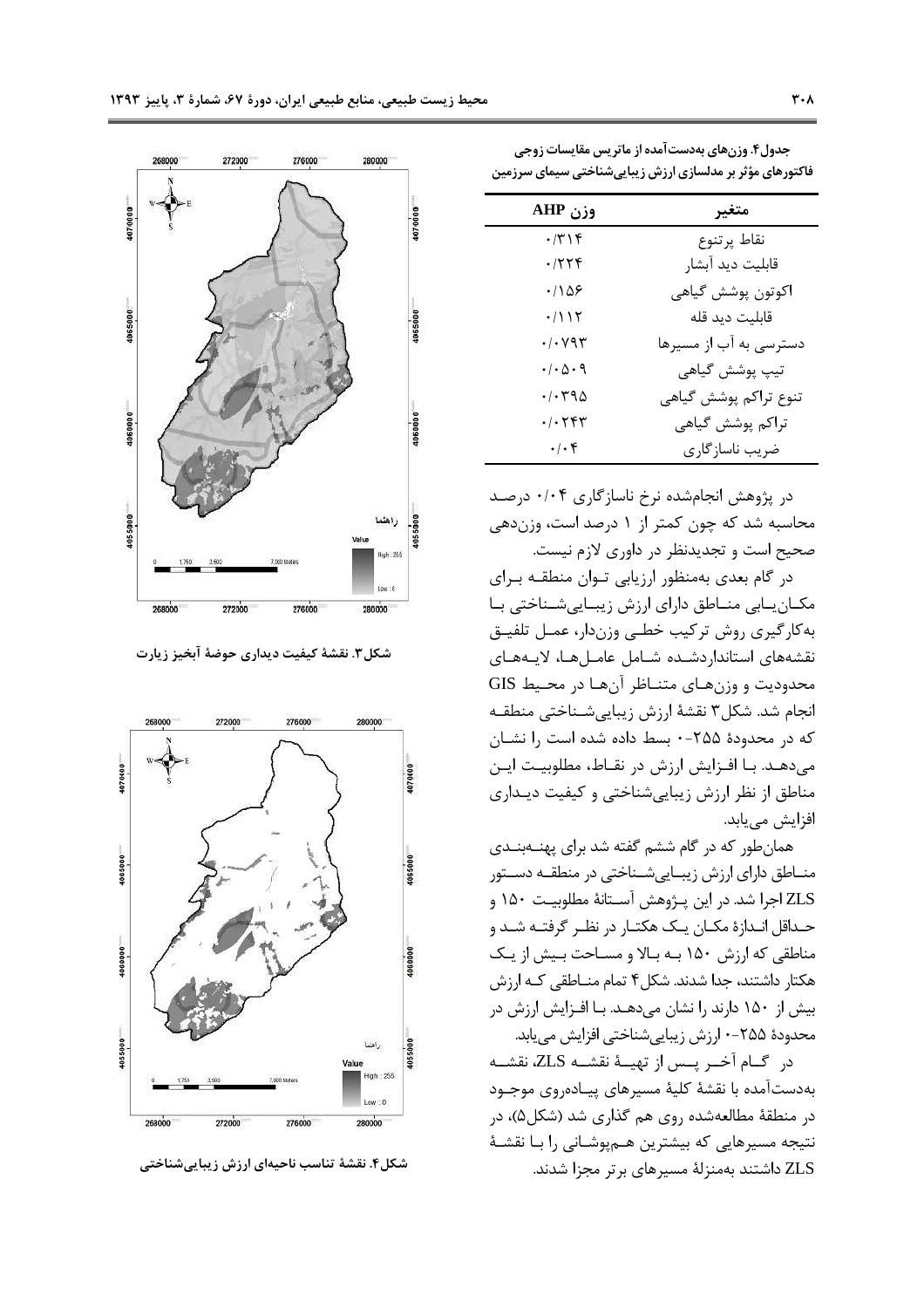

شکل۵. نقشهٔ هم بوشانی مسیرهای پیادهروی آبخیز زیارت با مناطق دارای ارزش زیباییشناختی

شکل۶ موقعیت مکـانی مســیرهایی را کـه مســیرهای زیباتر معرفی شدند نشان میدهد. مسیرهای آبشار زیـارت، چمازچـال، مــازوكش، سردانســر، تلمبــار و زبلــه از جملــهٔ آن هاست.



شکل۶. نقشهٔ موقعیت مکانی ۶ مسیر برتر و ارزش زيبايىشناختى مسيرها

۴. بحث و نتیجه گیری

این مطالعه یک روش فضایی جدید و قابل تکرار بـرای ارزیابی کیفیت دیـداری سـیمای سـرزمین ارائـه داده است. این روش را می توان در مناطق دیگر و با انتخاب معیارهای تأثیرگذار با توجه به شرایط محیطی منطقـه به کار برد. اطلاعات بهدستآمده از این مدل، میتوانـد فرایند تصمیمگیری برای مکان یابی و انتخـاب منـاطق تفرجگاهی زیباتر را تسهیل کند. در ایـن پـژوهش بـا توجه به هدف که ارزیابی و مدلسازی ارزشهای زيبايى شناختى مسيرهاى پيادەروى أبخيـز زيـارت است، نشان داده شد که می توان با استفاده از ارزیابی چندمعیاره به روش ترکیب خطبی وزندار بـهمنزلـهٔ یـک رهیافـت عینـی بـه ارزیـابی کیفیـت دیـداری پر داخت.

et al., 2004) (Chhetri & Arrowsmith, 2003) (Arriaza)، (Ayad, 2005)، (Ayad, 2005) و Wu) نیز با استفاده از روش عینی و به کمک et al., 2006) نرمافزار به ارزیابی کیفیت دیـداری سـیمای سـرزمین پرداختند. در این پژوهش هشت فاکتور مؤثر بـر ارزش زیباییشـناختی شـامل تیـپ پوشـش گیـاهی، تـراکم پوشش گیاهی، تنوع تـراکم پوشـش گیـاهی، اکوتـون يوشش گياهي، قابليت ديد آبشـار، قابليـت ديـد قلـه، قابلیت دید رودخانـه از مسـیرهای دسترسـی، قابلیـت ديد نقاط پرتنـوع و دو عامـل محـدودكننـده منـاطق مسکونی و جادهٔ آسفالته برای ارزیابی کیفیت دیـداری وارد مدل شدندكه مطابق جدول۴، قابلیت دیـد نقـاط پرتنوع و تنوع شکل زمین نسبت به سایر معیارها وزن و اهمیت بیشتری را در مدل به خود اختصاص دادنـد. نتایج حاصل از ارزیابی عینی نشان داد کـه بـهترتیـب مسیرهای تلمبار، مازوکش، زبله، چمازچال، سردانسـر و مسیر آبشار زیارت ارزش دیداری بالاتری نسـبت بـه دیگر مسیرها دارند و بهمنزلهٔ مسـیرهای برتـر معرفـی شدند. نتایج بهدستآمده از این پژوهش به طـور قابـل توجهي با نتيجة يژوهش انجامشده توسـطRafiani در سـال 1390 كـه ارزيـابي كيفيـت ديـداري را بـا روش ادراکی و از طریق بازدیدهای میـدانی انجـام داده بـود همخوانی و مطابقت داشت. لازم به ذکر است که اغلب این مسیرها، از خطالرأسهای آبخیز زیارت گذشــته و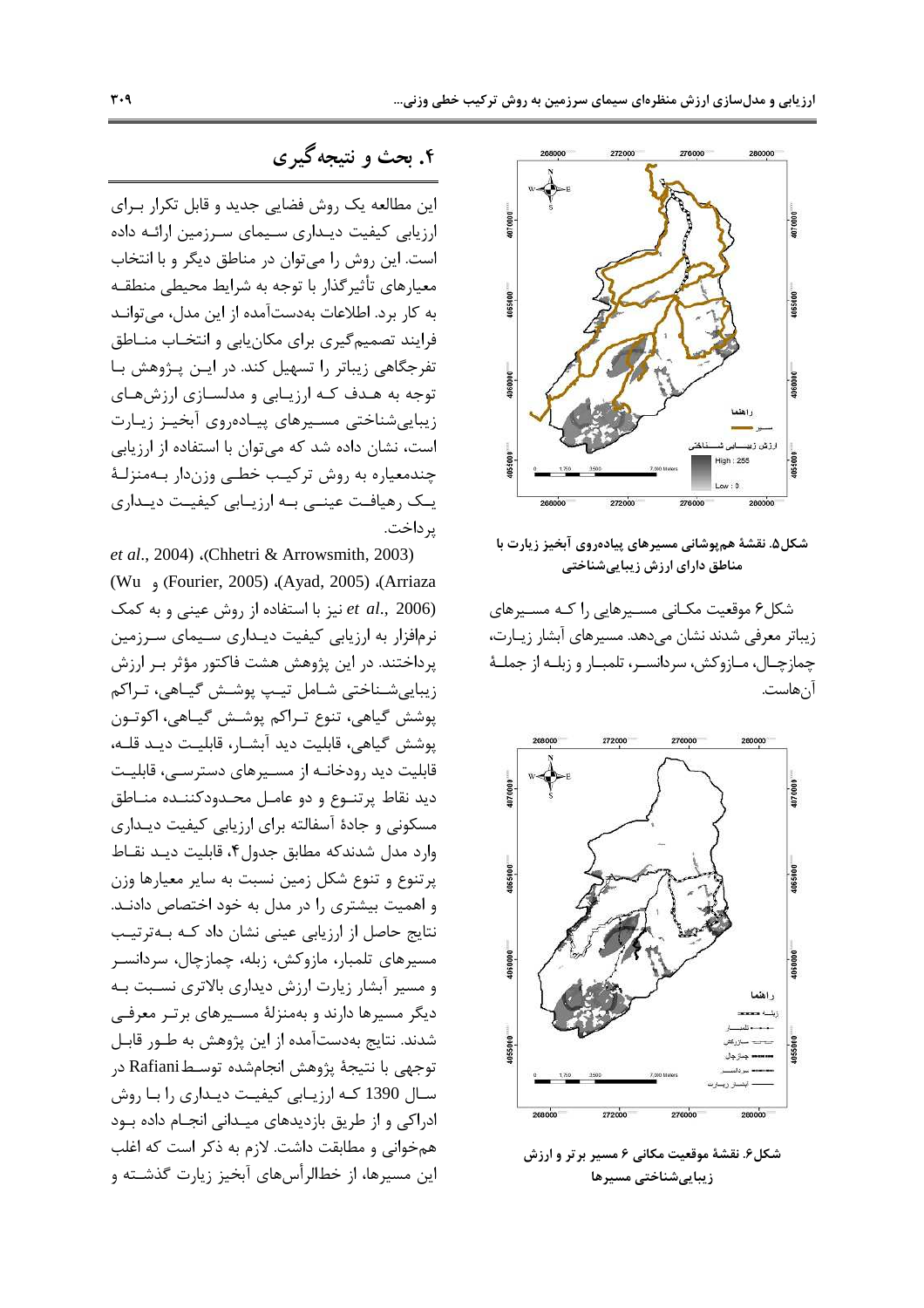تفرج از لذت بیشتری برخوردار شوند. نتایج حاصـل از اين پژوهش نيز مي تواند به مسئولان در جهت حفـظ، تقویت و بهبود مناظر دارای ارزش زیباییشناختی كمك كند تا آنها در آینده بتواننید با ایجیاد برنامیهٔ تضمین کیفیت ارزش های زیبایی شـناختی موجـود در مسيرها وتلاش براى بهب و وضعيت منـاظر تخريب شــده و در معــرض تهديــد بــه حفــظ ارزشهــاي زيبايي شناختي مناطق تفرجگاهي كمک كنند. همگی در نیمهٔ جنوبی این حوضه قرار دارند و متوسط ارتفاع بالاتری نسبت به مسیرهای نیمه شمالی دارنـد. بنابراین، می توان این موضوع را تصدیق کرد که همراه با افزایش ارتفاع میزان بکر بودن نیـز افـزایش یافتـه و بکر بودن روی ارزش زیبـایی منــاظر تــأثیر بــهســزایی دارد. درنهایــت نتــایج ایــن پــژوهش مــیتوانــد بــه گردشـــگران بـــرای انتخـــاب مســـیرهای دارای ارزش زیبایی شناختی بالاتر پاری رساند و افراد بتواننـد در

### **REFERENCES**

- 1. Alexsandra M. Tomczyk. 2011. A GIS assessment and modelling of environmental sensitivity of recreational trails: The case of Gorce National Park, Poland. Applied Geography. Vol.31. pp:339-351.
- 2. Aminzadeh, B. & Ghorashi, S. 2007. Scenic Landscape Ouality and Recreational Activities in Natural Forest Parks, Iran. International Journal of Environment. Vol. 1(1), pp:5-13
- 3. Aminzadeh, B. 2002. Landscape, Pattern, Perception and Process. Tehran University Press. 256p. (in Persian)
- 4. Arriaza, M., Canas-Ortega, J.F., Canas-Madueno, J.A. and Ruiz-Aviles, P. 2004. Assessing the Visual Quality of Rural Landscapes. Landscape and Urban Planning. Vol. 69. pp: 115-125.
- 5. Arrowsmith, C. 2001. Modelling Tourism Potential for Nature-Based Tourism. Proceeding of The Australian Academy of Science Fenner Conference. Canberra.
- 6. Ayad, Y. 2005. Remote Sensing and GIS in Modeling Visual Landscape Change: a case study of the Northwestern arid coast of Egypt. Landscape and Urban Planning. Vol.73, pp:  $307 - 325$ .
- 7. Bishop, I.D. & Hulse, D.W. 1994. Prediction of Scenic Beauty using Mapped Data and Geographic Information Systems. Landscape and Urban Planning. Vol. 30, pp: 59-70.
- 8. Chhetri, P. & Arrowsmith, C. 2003. Mapping the potential of scenic views for the Grampian National park. Proceeding of 21 International Cartographic Conference (ICC). Durban, South Africa.
- 9. Clay, GR & Daniel, TC. 2000. Scenic Landscape Assessment, the Effects of Land Management Jurisdiction on Public Perception of Scenic Beauty. Landscape and Urban Planning. Vol. 49. pp: 1-13.
- 10. Eastman, J.R., Jin. W., Keym, P.A. And Toledano, J. 1995. Raster procedure for multi criteria and multi objective decisions photogrammetric Engineering  $\&$ Remote sensing. Vol. 61(5). pp: 539-547.
- 11. Fourier, R. 2005. Applying GIS in the Evaluation of Landscape Aesthetics. Thesis presented in partial fulfillment of requirements for the degree of Master of Art at the University of Stellenbosch. 70p.
- 12. Golchin, P., Masnavi, M. R. 2005. Landscape visual quality assessment of urban green spaces using visual aesthetic approach: Case study: Ferdowsi Mountain Park of Tehran. Viewed in www.civilica.com, 2/10/2011. (in Persian).
- 13. Jahani, A., Makhdoum, M., Feghhi, j. and Etemad, A. 2011. Determine the quality of the landscape and view points in order to ecotourism land use (Case study: Patm part of Kheyrood forest). Environmental research. Vol:3. Pp:13-20. (in Persian).
- 14. Khalilnejad, M. R., Aminzadeh, B. 2011. Visual management strategies in Khour park of South Khorasan Province. ). Environmental research. Vol:3. Pp:1-12. (in Persian).
- 15. Mohamadi, M; Zangi abadi, A. 2009. Site selecting of ecotourism suitability in Chaharmahal o Bakhtiari with using of SWOT. Environmental Sciences. Vol. 47. pp: 1-10. (in Persian).